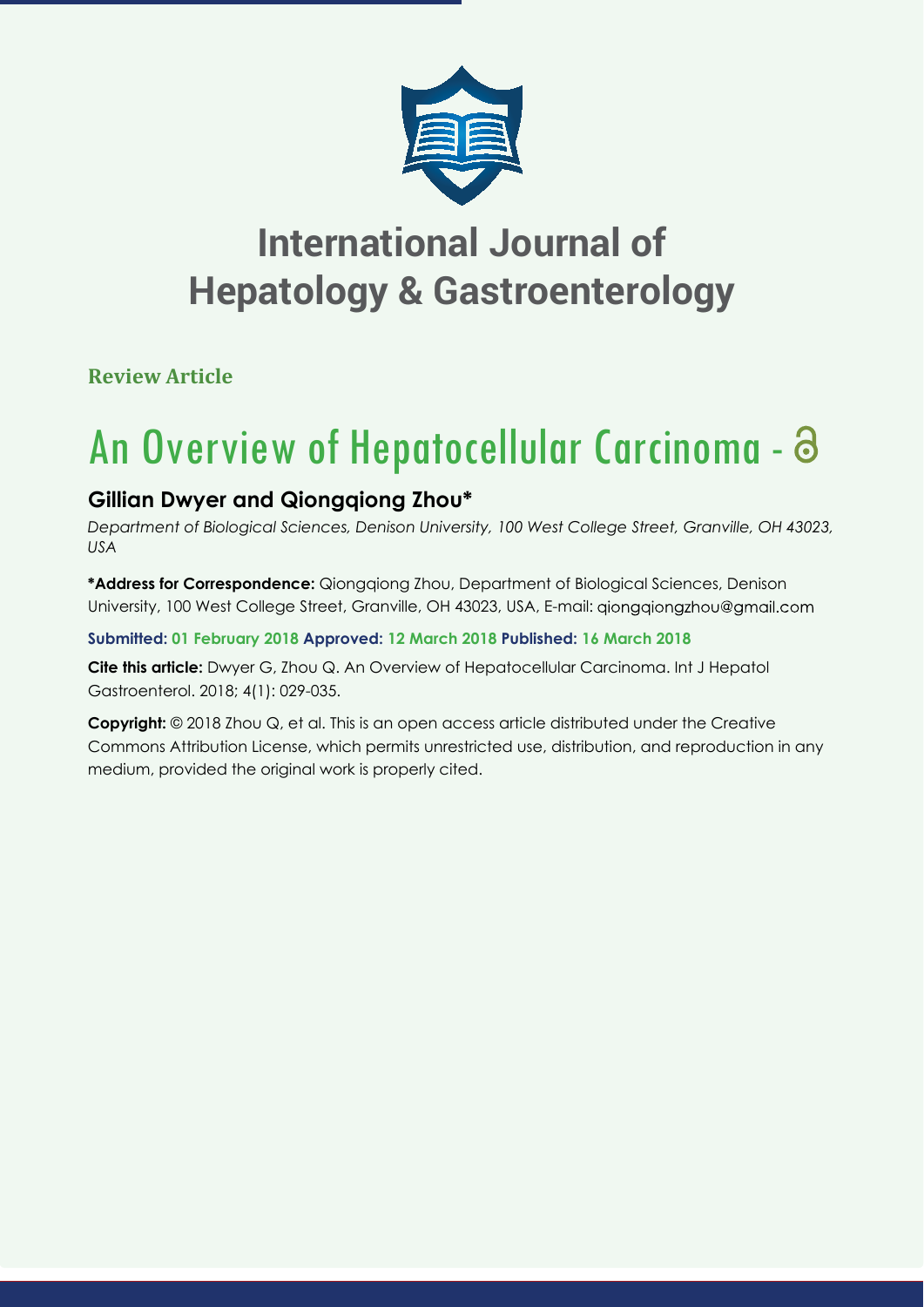#### **INTRODUCTION**

The frequency and mortality of liver cancer has become an increasingly urgent issue. Liver cancer is the second most common cause of cancer related death with an incidence rate that has more than tripled since 1980 [1-2]. Representing approximately 80% of liver tumors, Hepatocellular Carcinoma (HCC) is an aggressive type of liver cancer composed of malignant hepatocytes<sup>1</sup> which originate within the liver tissue itself  $[1,3]$ . HCC predominantly affects East and South Asia, the Middle East, and Middle and Western Africa, while lower rates are seen in North and South America as well as Northern and Eastern Europe [2,4-5]. Because HCC is often diagnosed after it metastasizes, the overall five-year survival rate for patients is between 14-18% [2-3].

#### **RISK FACTORS**

Although there is no direct cause of HCC, there are many risk factors that are thought to contribute to its formation.

#### **Viral**

Most commonly linked to the development of HCC is exposure to hepatitis B (HBV) or Hepatitis C (HCV) virus [3,6-11]. HBV is able to integrate its DNA into the host genome, altering both the chromosomal stability and endogenous functions of the cell by promoting proliferation and immortality [12-16]. In contrast, HCV is unable to integrate into the host genome, but instead induces the responses of the host cell through interactions with its own viral proteins, possibly contributing to the transformation of the host cell [17]. Other forms such as Hepatitis Delta (HDV) or Hepatitis G (HGV) virus have been hypothesized to lead to HCC as well [11].

#### **Carcinogenic**

The two major substances associated with HCC are aflatoxin and alcohol  $[3,6,18-27]$ . Aflatoxins, a group of mycotoxins produced by mold, are consumed through corn, peanuts, milo, sorghum, copra, or rice, which are usually contaminated through improper growth, harvest, or storage  $[1,3,18-22,28]$ . Aflatoxins frequently mutate the third base at codon 249 of TP53, a tumor suppressor gene, ultimately resulting in loss of function [6,13,22,29]. Additionally, alcohol consumption causes cirrhosis of the liver, another leading mechanism for the development of HCC [3,6,22-27,30]. Estrogen-progestogen oral contraceptives, tobacco and caffeine have also been reported to potentially increase the chances of HCC [22,31-32].

#### **Physical**

Demographic factors, such as age and sex, and health-related factors, such as weight and medical conditions, may play a key role in the development of HCC [3,6,10,22,33-35]. Elderly people and men are significantly more at risk for HCC than youth or women  $[1-4,5-6,36]$ . The disparity in age could be due to a longer duration of exposure to carcinogens, while the variation in sex could reflect a greater chance in alcohol abuse or a possible tumorigenic consequence of androgens [6]. Hereditary hemochromatosis, a condition resulting in abnormally high levels of iron stored throughout the body, has also been commonly observed as a factor for HCC, due to its likelihood of causing cirrhosis [3,6,22-23]. Additionally, both obesity and diabetes are widely thought to pose a risk for HCC [3,22].

#### **CLINICAL SIGNS & SYMPTOMS**

In many cases, symptoms do not appear until HCC is advanced but, when present, are vague and not specific to HCC itself [3]. However, the most commonly presented signs and symptoms of HCC are: weakness and fatigue, upper right quadrant pain, a palpable liver mass, a nodular liver, loss of appetite and weight loss, hepatic bruits, ascites, pruritus, splenomegaly, jaundice, fever, peripheral edema, gastrointestinal bleeding, variceal bleeding, hepatic encephalopathy, nausea and vomiting, asthenia, cachexia, and early satiety [2,3,35,37- 41].

#### **DIAGNOSIS**

The diagnostic process first begins with the analysis of risk factors and a physical examination where the abdomen, with a focus on the liver, is palpated for abnormalities [3]. Laboratory tests may be performed to confirm risk factors and evaluate the functionality of the liver [3]. If abnormalities are indicated, imaging of the liver will be conducted [3,42-44]. Imaging of the liver is divided into three phases: the arterial phase, portal venous phase, and a late phase [44]. Ultrasound (US) is the most common imaging technique in the detection of HCC [43,44]. In addition to US, ultrasound contrast agents can be used, where gas bubbles stabilized by an outer shell allow for clear definition and visualization of the three phases [44,45]. Another method of imaging, Multidetector Row Helical Computed Tomography (MDCT), results in improved detection and characterization of tumors due to precise spatial and temporal resolution [42,44,46]. Further, Magnetic Resonance Imaging (MRI) uses pulse sequences to produce visual information about the liver and biliary tree as well as the patterns of tumor enhancement [42,44,47-49]. The last imaging technique, Positron Emission Tomography (PET), not only allows for cross-sectional imaging of the whole body, but also for small lesions to be detected through a high quality image [44,50]. If dynamic imaging is unable to confirm HCC, a liver biopsy may be performed [3,42,43]. A sample of tissue or fluid is extracted from the liver and examined, providing a conclusive diagnosis [3,42,43].

#### **MOLECULAR GENETICS**

**Disruption to signaling pathways in HCC can lead to many consequences**

- 1. Disturbances to the regulation of the cell cycle, commonly a result of a p53 point mutation or loss of heterozygosity
- 2. Increased angiogenesis due to the secretion of Vascular Endothelial Growth Factor (VEGF) or Platelet-Derived Growth Factor (PDGF)
- 3. Avoidance of apoptosis, resulting from deregulation of apoptotic pathways
- 4. Immortality through the reactivation of Telomerase Reverse Transcriptase (TERT) [14,51-54].

The two most common mutational events which contribute to HCC are point mutations or small deletions which activate β-catenin and inactivate p53 [1,13,14,55-59]. As summarized before, HBV and HCV are thought to directly interact with the signaling cascades of the host cell, promoting hyperproliferation through inflammation and hepatocellular death and therefore contributing to either oncogenic effects or the risk of cell transformation [51].

#### *Wnt/β***-Catenin Signaling**

In the liver, this pathway regulates hepatocyte proliferation, liver tumorigenesis, and is responsible for the accumulation of β-catenin in the cytoplasm as well as its translocation into the nucleus [51,55,60]. β-catenin is a protein involved in the regulation of cell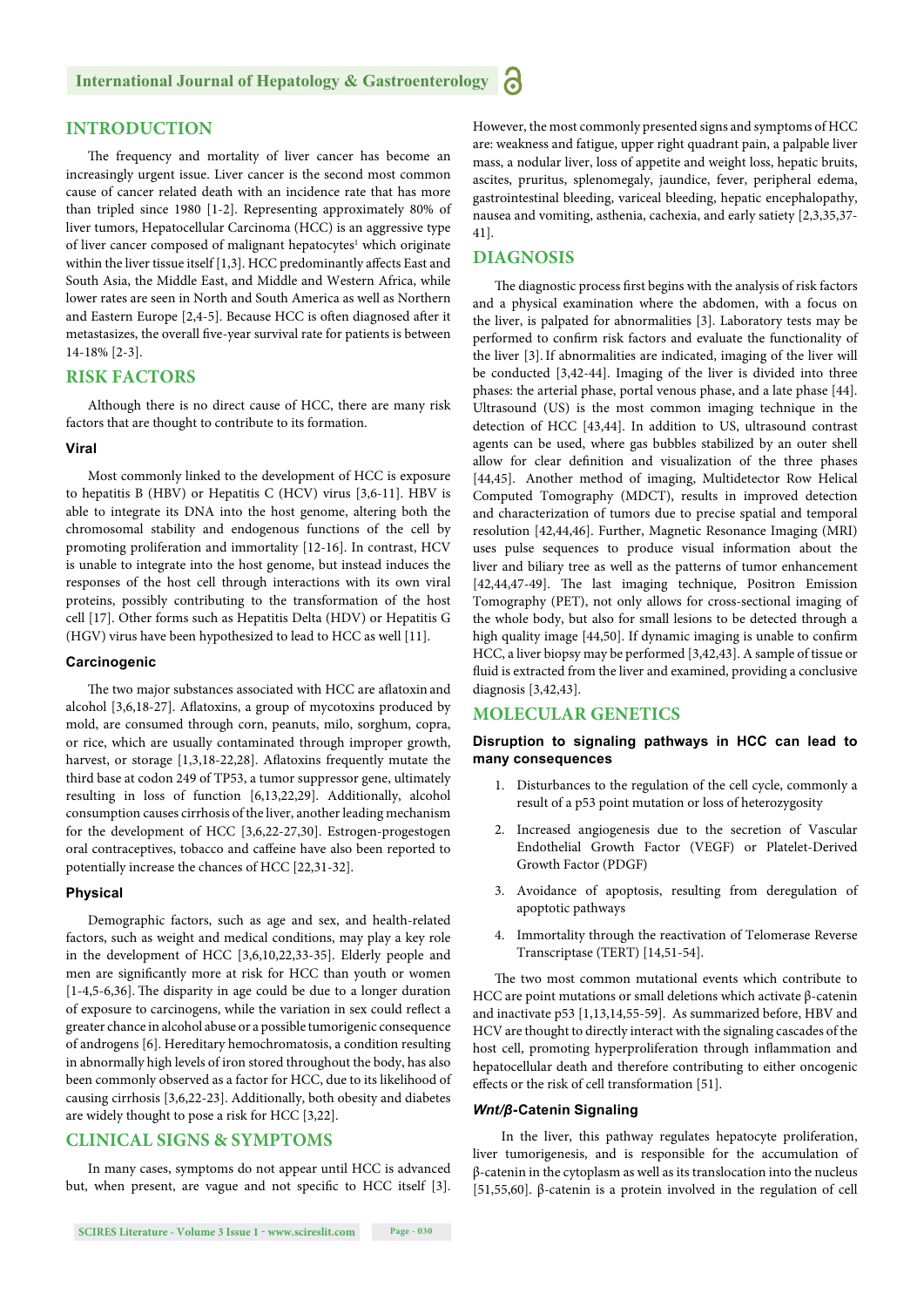adhesion and gene transcription [51,55,60]. When Wnt binds to Frizzled (Fz), its cell-surface receptor, the complex formed ultimately leads to the inactivation of Glycogen Synthetase Kinase 3β (GSK3β) which prevents β-catenin from being phosphorylated and therefore degraded [51,55,60]. Once accumulated, β-catenin travels to the nucleus and suppresses the expression of certain genes to promote cell proliferation, survival, and angiogenesis [51]. HCC with β-catenin mutations are more likely to be associated with HCV as its protein acts as a Wnt ligand [51,55,61,64,67].

#### *p53* **Signaling**

 p53 is a crucial protein which regulates the cell cycle and functions as a tumor suppressor [14,51,68,69]. Murine Double Minute 2 (MDM2) regulates p53 activity and, if increased without regulation, may lead to greater ubiquitylation and degradation of p53 [51,70]. A consequence of aflatoxin, loss of p53 activity can be localized to a hot-spot at codon 249, which substitutes a serine for arginine (R249S) [51]. In contrast, another mutation in p53 could be due to HBV X protein (HBVX), which may inactivate certain activities such as p53-mediated transcription and apoptosis, regulation of the cell cycle checkpoints, and DNA repair [13,14,51,71,72]. As such, HCC with p53 mutations are more likely to be associated with aflatoxin and HBV [51,71,73,74].

#### **TISSUE CHANGES AND METASTASIS**

#### **Cells and tissue within the liver change significantly as HCC progresses. Cancerous hepatocytes are characterized by**

- 1. Clear, fatty, or eosinophilic cytoplasm
- 2. High levels of accumulated copper or iron
- 3. A lack of connective fibrous septa
- 4. A fibrous, peripheral encapsulation
- 5. Anaplasia
- 6. Expansive nodules which compress the adjacent liver
- 7. Well-developed but unpaired arteries
- 8. A significant decrease or loss of the reticulin framework
- 9. Thickened and possibly multilayer trabeculae
- 10. High nuclear to cytoplasmic ratio
- 11. Irregular nuclei with prominent nucleoli
- 12. A loss in cell to cell contact
- 13. Fibroblastic phenotypes [51,75-79].

HCC metastasis can be divided into two categories: intrahepatic and extrahepatic. Intrahepatic metastasis is characterized by a significant frequency of tumor thrombi within the portal vein, hepatic vein, and inferior vena cava [78,80]. Extrahepatic metastasis is characterized by cancerous hepatocytes most commonly translocating to the lungs, bones, adrenal gland, brain, and lymph nodes [78,80- 84]. Also, rarely reported is translocation to the esophagus, stomach, small intestine, colon, spleen, peritoneum, kidneys, uterus, ovaries, breasts, thyroid gland, parotid gland, testes, heart, Central Nervous System (CNS), and skin [78,80,85-88].

#### **TREATMENT**

Treatment for HCC can be guided by many staging systems, yet

the Barcelona Clinic Liver Cancer (BCLC) Staging System is the most widely accepted and results in better prognoses [42,89-92]. The BCLC classifies HCC, and therefore treatment, into five stages depending on liver function, tumor progression, physical status, and cancer-related symptoms [42,91-93].

#### **Treatment for BCLC stages 0 and A**

Treatment for early-stage HCC usually consists of curative therapies such as surgical resection, liver transplantation, or ablation [42,93]. Surgical resection is the most common treatment and, depending on tumor stage and liver function, five-year Overall Survival (OS) rate post-treatment ranges between 40-70% [42,93- 102]. Indicated for patients with feasible tumor location and sufficient liver reserve and remnant, resection obstructs the tumor-feeding portal vein and attempts to enlarge the remaining portion of the liver [93,103]. Liver transplantation is limited by the scarcity of donors but, when available, eliminates cirrhosis and boasts a five-year OS of about 70% [42,94,104]. Liver transplant is usually indicated for patients with moderate to severe cirrhosis [93]. Ablation of the tumor is indicated only when resection and transplant are not advisable and access to the tumor is percutaneous or minimally invasive [42]. Fiveyear OS rate is around 59% [42].

#### **Treatment for BCLC stages B and C**

Treatment for intermediate- and advanced-stage HCC usually consists of palliative therapies such as Transcatheter Arterial Chemoembolization (TACE), targeted therapy, or radiation therapy [42,93,104,105]. TACE involves the administration of chemotherapy or vaso-occlusive particles through cannulation or use of drug-eluting beads for targeting selected hepatic arteries [42,91,93,106,107]. Targeted therapies such as Sorafenib are indicated for patients with relatively well functioning livers [42,93]. Sorafenib is a multiple kinase inhibitor which reduces angiogenic and proliferative effects buy suppressing the activity of Raf kinases as well as many growth factors [42,91,92,108,109]. Chemotherapy, or radiation therapy, is considered an atypical form of treatment as HCC is chemotherapyrefractory and often not tolerated well in patients with significantly poor liver function [42,93,110]. However, advancements in technology have allowed direct and precise radiation to the liver, resulting in a more tolerated form of focal HCC treatment [42,111].

#### **Treatment for BCLC stage D**

Treatment for end-stage HCC usually consists of supportive care and possibly palliative therapies [42].

#### **PREVENTION**

#### **Approaches to the prevention of HCC are divided into two categories**

- 1. Primary
- 2. Secondary

Primary prevention involves the prevention of exposure to risk factors while secondary prevention involves the prevention of HCC development in patients with risk factors [112].

**Primary Prevention:** In cases of HCC related to viral hepatitis, the infant vaccination for HBV has shown to be successful in preventing HBV transmission from the infected mother to her newborn during birth [112]. In cases of HCC unrelated to viral hepatitis, elimination of food at risk for contamination by aflatoxin may reduce the frequency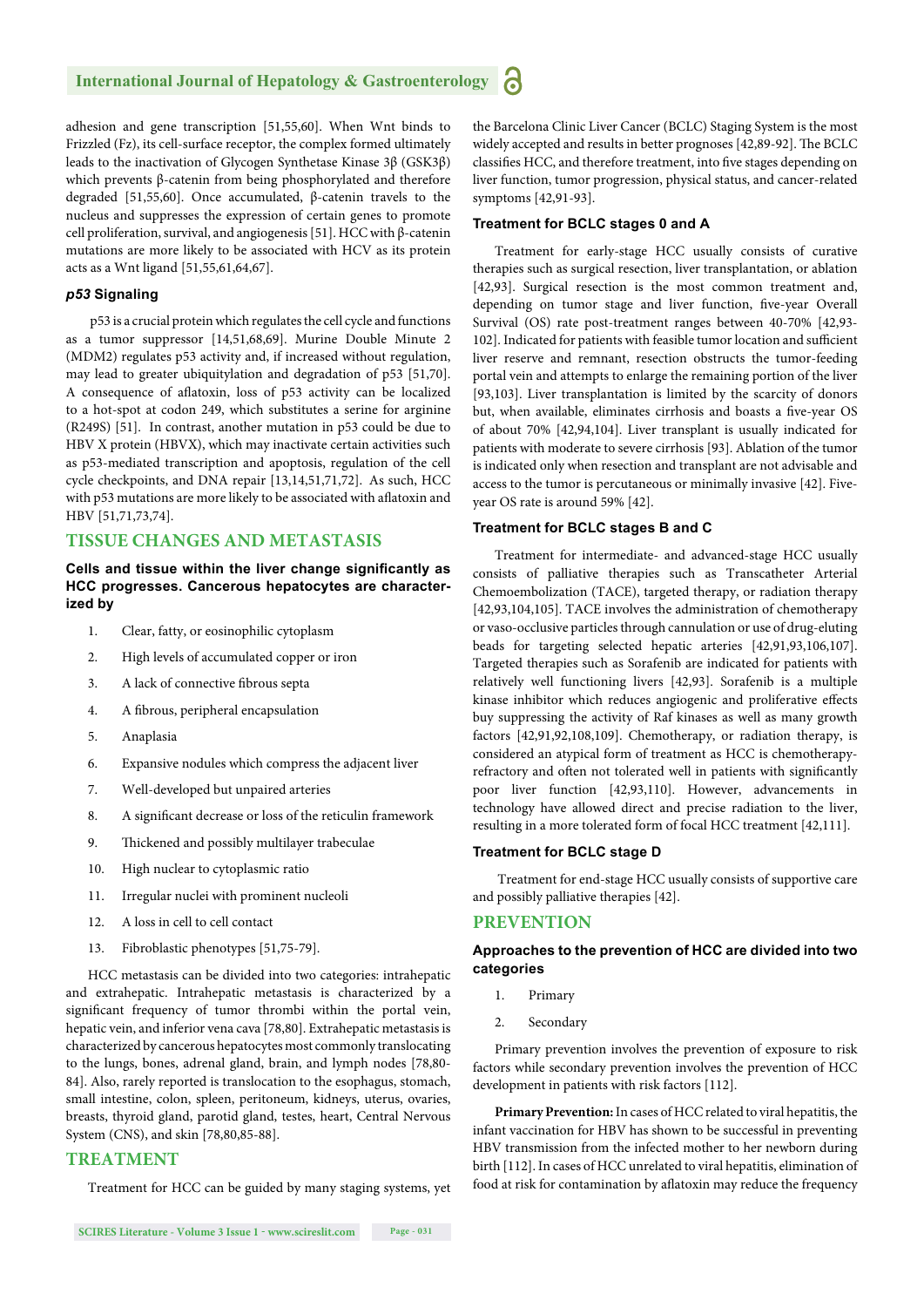of HCC [112,113]. Additionally, certain carcinogenic and physical risk factors may be eliminated through education and medical care [112,114].

**Secondary Prevention:** In cases of HCC related to viral hepatitis, alpha interferon as well as nucleoside and nucleotide analogs suppress viral replication and therefore reduce the chances of HCC [112,115- 126]. Additionally, it is thought that the reduction or suppression of hepatic inflammation could reduce the risk of HCC development [112]. In cases of HCC related to aflatoxin, chlorophyllin, a watersoluble salt of chlorophyll, acts as an interceptor molecule and reduces carcinogenic effects of aflatoxin, as well as acting as an antioxidant [112,127,128]. Furthermore, Oltipraz, a dithiolethione originally intended as an antischistosomal drug, may promote enzymes that detoxify aflatoxin [112].

#### **DISCUSSION**

In recent history, vast improvements in the understanding of HCC have been made. Through copious research regarding HCC, significant risk factors have been determined, many clinical signs and symptoms have been identified, diagnostic techniques have been improved, insight into the molecular genetics of the cancer has been enhanced, patterns in tissue changes and metastasis have been observed, advances in successful treatment have been made, and knowledge regarding prevention has been developed. However, despite the progression science and technology has seen in terms of HCC, there are still great lengths to be covered before the disease is cured.

As with all research, there are certain limitations and impossibilities. Nonetheless, continued improvements and, eventually, a cure will not be discovered in the absence of creativity. Many studies show that cancer cells can be targeted through the blockage of overactive oncogenes [13]. However, what if it were possible to target cancer cells through the promotion of previously lost tumor suppressor genes? Additional studies have shown that reactivation of p53, however brief, can result in complete tumor regression [51,129].

Should DNA damage be detected within a cell, protein kinases are activated. One protein kinase, ATM serine/threonine kinase, phosphorylates p53 and therefore increases the level of p53 within the cell. While the level of MDM2 increases as p53 does, MDM2 cannot ubiquity late or degrade p53 while p53 is phosphorylated. Additionally, p14ARF, an alternate reading frame protein, regulates MDM2 by binding to it. Therefore, a drug that expressed both constitutively active ATM serine/threonine kinase and p14ARF could inhibit or possibly, regress HCC development in patients. If combined with known therapies, scientists may find an effective treatment strategy for patients with HCC.

#### **REFERENCES**

- 1. Theise ND, Chen CJ, Kew MC. 2014. 5.6 Liver Cancer. In: Stewart BW, Wild CP. World Cancer Report 2014. Lyon, France: International Agency for Research on Cancer. 572-585. https://goo.gl/hnmeYH
- 2. American Cancer Society. Cancer Facts & Figures 2017. Atlanta. GA: American Cancer Society. 2017. 1-71. https://goo.gl/VQEvVg
- 3. Wexler B, Oberleitner M. 2013. Liver Cancer. Farmington, MI: Gale Encyclopedia of Nursing and Allied Health. 2.
- 4. Jemal A, Bray F, Center M, Ferlay J, Ward E, Forman D. Global Cancer Statistics. CA Cancer J Clin. 2011; 61: 69-90. https://goo.gl/QRwFYy

carcinoma: present and future. Clinics in Liver Disease. 2011; 5: 223-243. https://goo.gl/LnyUrw

- 6. Fattovich G, Stroffolini T, Zagni I, Donato F. Hepatocellular Carcinoma in Cirrhosis: Incidence and Risk Factors. Gastroenterology. 2004; 127: S35-S50. https://goo.gl/BYySCv
- 7. Tsukuma H, Hiyama T, Tanaka S, Nakao M, Yabuuchi T, Kitamura T, et al. Risk factors for hepatocellular carcinoma among patients with chronic liver disease. N Engl J Med. 1993; 328:1797-1801. https://goo.gl/fsczdF
- 8. Chen TH, Chen CJ, Yen MF, Lu SN, Sun CA, Huang GT, et al. Ultrasound screening and risk factors for death from hepatocellular carcinoma in a high risk group in Taiwan. Int J Cancer. 2002; 98: 257-261. https://goo.gl/JaikVS
- 9. Velasquez RF, Rodriguez M, Navascues CA, Linares A, Perez R, Sotorrios, et al. Prospective analysis of risk factors for hepatocellular carcinoma in patients with liver cirrhosis. Hepatology. 2003; 37: 520-527. https://goo.gl/tEpA7Z
- 10. Sangiovanni A, Del Ninno E, Fasani P, De Fazio C, Ronchi G, Romeo R, et al. Increased survival of cirrhotic patients with a hepatocellularcarcinoma detected during surveillance. Gastroenterology. 2004; 126: 1005-1014. https://goo.gl/jQ4w1u
- 11. Kew MC. Hepatitis viruses other than hepatitis B and C viruses as causes of hepatocellular carcinoma: an update. Journal of Viral Hepatitis. 2013; 20: 149-157. https://goo.gl/FpzxBi
- 12. Hai H, Tamori A, Kawada N. Role of hepatitis B virus DNA integration in human hepatocarcinogenesis. World J Gastroenterol. 2014; 20: 6236-6243. https://goo.gl/hmuLbk
- 13. Ozen C, Yildiz G, Dagcan AT, Cevik D, Ors A, Keles U, et al. Genetics and epigenetics of liver cancer. N Biotechnol. 2013; 30: 381-384. https://goo.gl/1HM7vq
- 14. Ozturk M, Batur T, Ekin U, Erdogan A, Iscan E, Keles U, et al. Molecular Pathogenesis of Liver Cancer. J Gastrointest Cancer. 2017; 48: 222-224. https://goo.gl/cGoGJH
- 15. Brechot C, Pourcel C, Louise A, Rain B, Tiollais P. Presence of integrated hepatitis B virus DNA sequences in cellular DNA of human hepatocellular carcinoma. Nature. 1980; 286: 533-535. https://goo.gl/QkXqj4
- 16. Brechot C, Gozuacik D, Murakami Y, Paterlini Brechot P. Molecular bases for the development of hepatitis B virus (HBV)-related hepatocellular carcinoma (HCC). Seminars in Cancer Biology. 2000; 10: 211-231. https://goo.gl/75tW9m
- 17. Jeong SW, Jang JY, Chung RT. Hepatitis C virus and hepatocarginogenesis. Clin Mol Hepatol. 2012; 18: 347-356. https://goo.gl/QJMMfV
- 18. Kensler TW, Roebuck BD, Wogan GN, Groopman JD. Aflatoxin: A 50-Year Odyssey of Mechanistic and Translational Toxicology. Toxicol Sci. 2011; 120: S28-S48. https://goo.gl/4NtTKi
- 19. Bhat RV, Krishnamachari KA. Follow-up study of aflatoxic hepatitis in parts of western India. The Indian Journal of Medical Research. 1977; 66: 55-58. https://goo.gl/iYFuEG
- 20. Bosch FX, Munoz N. Prospects for epidemiological studies on hepatocellular cancer as a model for assessing viral and chemical interactions. IARC Sci Publ. 1988; 427-438. https://goo.gl/zDrz4T
- 21. Busby WF, Wogan GN. Aflatoxins. In: Penning TM. Chemical Carcinogens. Washington, DC: American Chemical Society. 1984. 945-1136.
- 22. Chuang S-C, La Vecchia C, Boffetta P. Liver cancer: Descriptive epidemiology and risk factors other than HBV and HCV infection. Cancer Lett. 2009; 286: 9-14. https://goo.gl/KTevvW
- 23. Greenblatt MS, Bennett WP, Hollstein M, Harris CC. Mutations in the p53 tumor suppressor gene: clues to cancer etiology and molecular pathogenesis. Cancer Res. 1994; 54: 4855-4878. https://goo.gl/ffdyJx
- 24. Boffetta P, Hashibe M. Alcohol and cancer. Lancet Oncology. 2006; 7: 149- 156. https://goo.gl/2JXXba
- 25. Kuper H, Ye W, Broome U, Romelsjo A, Mucci LA, Ekbom A, et al. The risk of liver and bile duct cancer in patients with chronic viral hepatitis, alcoholism, or cirrhosis. Hepatology. 2001; 34: 714-718. https://goo.gl/nKsx2C
- 26. Donato F, Tagger A, Gelatti U, Parrinello G, Boffetta P, Albertini A, et al. Alcohol and hepatocellular carcinoma: the effect of lifetime intake and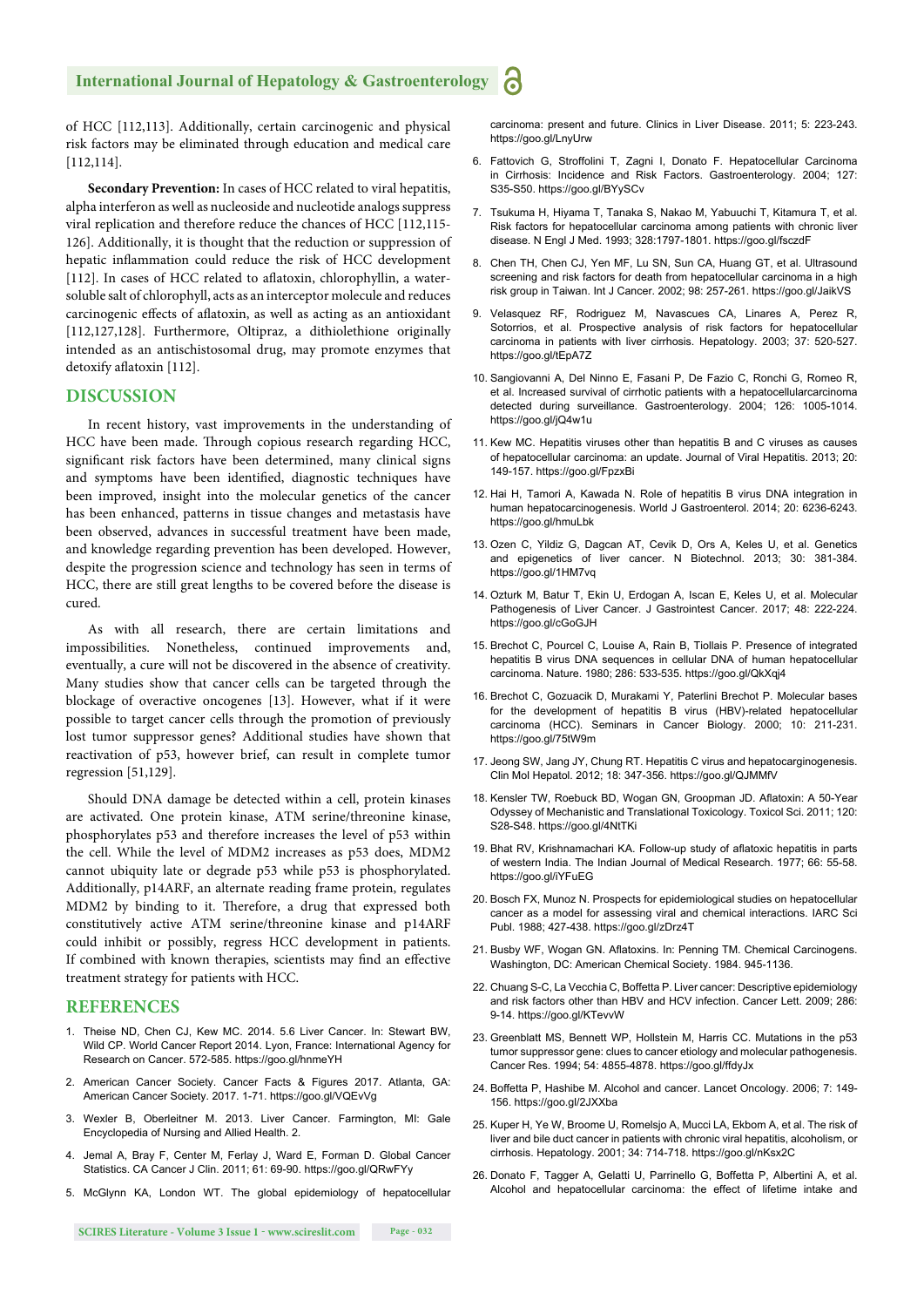hepatitis virus infections in men and women. Am J Epidemiol. 2002; 155: 323-331. https://goo.gl/4GBuex

- 27. Bagnardi V, Blangiardo M, La Vecchia C, Corrao G. A meta- analysis of alcohol drinking and cancer risk. Br J Cancer. 2001; 85: 1700-1705. https://goo.gl/wszpNg
- 28. World Health Organization & International Agency for Research on Cancer. IARC Monographs on the Evaluation of Carcinogenic Risks to Humans: Tobacco Smoke and Involuntary Smoking. Lyon, France: IARC Press. 2004; 83; 1-1438. https://goo.gl/kJmAoW
- 29. Fujimoto A, Totoki Y, Abe T, Boroevich KA, Hosoda F, Nguyen HH, et al. Whole-genome sequencing of liver cancers identifies etiological influences on mutation patterns and recurrent mutations in chromatin regulators. Nat Genet. 2012; 44: 760-764. https://goo.gl/EP4v6E
- 30. Croce CM. Causes and consequences of microRNA dysregulation in cancer. Nat Rev Genet. 2009; 10: 704-714. https://goo.gl/nZMssY
- 31. World Health Organization & International Agency for Research on Cancer. IARC Monographs on the Evaluation of Carcinogenic Risks to Humans: Tobacco Smoke and Involuntary Smoking. Lyon, France: IARC Press. 2004; 83; 1-1438. https://goo.gl/kJmAoW
- 32. La Vecchia C. Coffee, liver enzymes, cirrhosis and liver cancer. J Hepatol. 2005; 42: 444-446. https://goo.gl/vmxzJp
- 33. Fracanzani AL, Conte D, Fraquelli M, Taioli E, Mattioli M, Losco A, et al. Increased cancer risk in a cohort of 230 patients with hereditary hemochromatosis in comparison to matched control patients with noniron-related chronic liver disease. Hepatology. 2001; 33: 647-651. https://goo.gl/Bczk4E
- 34. Zaman SN, Melia WM, Johnson RD, Portmann BC, Johnson PJ, Williams R. Risk factors in development of hepatocellular carcinoma in cirrhosis: prospective study of 613 patients. Lancet. 1985; 1: 1357-1360. https://goo.gl/muLRV6
- 35. Bolondi L, Sofia S, Siringo S, Gaiani S, Casali A, Zironi G, et al. Surveillance program of cirrhotic patients for early diagnosis and treatment of hepatocellular carcinoma: a cost effectiveness analysis. Gut. 2001; 48: 251-259. https://goo.gl/a9ddDJ
- 36. Bosman F, Carneiro F, Hruban R, Theise ND. WHO Classification of Tumours of the Digestive System. 4<sup>th</sup> ed. Lyon, France: International Agency for Research on Cancer. 2010.
- 37. Sun VC, Sarna L. Symptom management in hepatocellular carcinoma. Clin J Oncol Nurs. 2008; 12: 759-766. https://goo.gl/Ag7tSU
- 38. Di Bisceglie AM. Epidemiology and clinical presentation of hepatocellular carcinoma. J Vasc Interv Radiol. 2002; 13: 169-171. https://goo.gl/mmfJsd
- 39. Bartlett DL, Carr BI, Marsh JW. Cancer of the liver. In: DeVita J, Vincent T, Hellman S, Rosenberg SA, editors. Cancer: Principles & practice of oncology. 7th ed. Philadelphia, PA: Lippincott Williams & Wilkins. 2005; 986-1008.
- 40. Cahill BA, Braccia D. Current treatment for hepatocellular carcinoma. Clin J Oncol Nurs. 2004; 8: 393-399. https://goo.gl/1Nb96x
- 41. Lin MH, Wu PY, Tsai ST, Lin CL, Chen TW, Hwang SJ. Hospice palliative care for patients with hepatocellular carcinoma in Taiwan. Palliat Med. 2004; 18: 93-99. https://goo.gl/XB2hLF
- 42. PDQ® Adult Treatment Editorial Board. PDQ Adult Primary Liver Cancer. Bethesda, MD: National Cancer Institute. 2017.
- 43. Attwa MH, El-Etreby SA. Guide for diagnosis and treatment of hepatocellular carcinoma. World J Hepatol. 2015; 7: 1632-1651. https://goo.gl/hLwXkg
- 44. Ariff B, Lloyd CR, Khan S, Shariff M, Thillainayagam AV, Bansi DS, et al. Imaging of liver cancer. World J Gastroenterol. 2009; 15: 1289-1300. https://goo.gl/Jm5LjC
- 45. Cosgrove DO, Eckersley R. Contrast-enhanced ultrasound: Basic physics and technology overview. In: Lencioni R. Enhancing the role of ultrasound with ultrasound contrast agents. Pisa, Italy: Springer. 2006; 3-14. https://goo.gl/thr7B5
- 46. Weg N, Scheer MR, Gabor MP. Liver lesions: improved detection with dualdetector-array CT and routine 2.5-mm thin collimation. Radiology. 1998; 209: 417-426. https://goo.gl/bJ19hV
- 47. Semelka RC, Helmberger TK. Contrast agents for MR imaging of the liver. Radiology. 2001; 218: 27-38. https://goo.gl/bJ19hV
- 48. Bellin MF. MR contrast agents, the old and the new. Eur J Radiol. 2006; 60: 314-323. https://goo.gl/i4EYGr
- 49. Gandhi SN, Brown MA, Wong JG, Aguirre DA, Sirlin CB. MR contrast agents for liver imaging: what, when how. Radiographics. 2006; 26: 1621-1636. https://goo.gl/j1rijg
- 50. Meikle SR, Dahlbom M. Positron Emission Tomography (PET). In: Ell PJ, Gambhir SS. Nuclear medicine in clinical diagnosis and treatment. Edinburgh, Scotland: Churchill Livingstone. 2004; 1827-1843.
- 51. Wang H, He Y, Yang W. 2012. Signal Transduction of Hepatocellular Carcinoma. In: Gu J. Primary Liver Cancer: Challenges and Perspectives. Hangzhou, China: Zhejiang University Press. 179-215.
- 52. Nault JC, Calderaro J, Di Tommaso L, Balabaud C, Zafrani ES, Bioulac-Sage P, et al. Telomerase reverse transcriptase promoter mutation is an early somatic genetic alteration in the transformation of premalignant nodules in hepatocellular carcinoma on cirrhosis. Hepatology. 2014; 60: 1983-1992. https://goo.gl/1FJ9k1
- 53. Cevik D, Yildiz G, Ozturk M. Common telomerase reverse transcriptase promoter mutations in hepatocellular carcinomas from different geographical locations. World J Gastroenterol. 2015; 21: 311-317. https://goo.gl/BwNCNj
- 54. Buendia MA. Genetic alterations in hepatoblastoma and hepatocellular carcinoma: common and distinctive aspects. Med Pediatr Oncol. 2002; 39: 530-535. https://goo.gl/bTobxi
- 55. Wong C, Lin Ng IO. Genomics of Hepatocellular Carcinoma. In: Gu J. Primary Liver Cancer: Challenges and Perspectives. Hangzhou, China: Zhejiang University Press. 2012. 45-78. https://goo.gl/w1MJGR
- 56. Guichard C, Amaddeo G, Imbeaud S, Ladeiro Y, Pelletier L, Maad IB, et al. Integrated analysis of somatic mutations and focal copy-number changes identifies key genes and pathways in hepatocellular carcinoma. Nature Genetics. 2012. 4496: 694-698. https://goo.gl/8QmwzD
- 57. Ozturk M. Genetics and epigenetics of liver cancer. Toxicology Letters. 2016; 258S: S12-S13. https://goo.gl/UQJeRp
- 58. Ozturk M. Genetic aspects of hepatocellular carcinogenesis. Seminars in Liver Disease. 1999; 19: 235-242. https://goo.gl/LnWwXD
- 59. Ozturk M, Arslan-Ergul A, Bagislar S, Senturk S, Yuzugullu H. Senescence and immortality in hepatocellular carcinoma. Cancer Letters. 2009; 286: 103- 113. https://goo.gl/1srkRU
- 60. Morin PJ. Beta-catenin signaling and cancer. BioEssays. 1999; 21: 1021- 1030. https://goo.gl/1ckWRZ
- 61. Wong CM, Fan ST, Ng IO. Beta-Catenin mutation and overexpression in hepatocellular carcinoma: clinicopathologic and prognostic significance. Cancer. 2001; 92: 136-145. https://goo.gl/wZWVBV
- 62. Terris B, Pineau P, Bregeaud L, Valla D, Belghiti J, Tiollais P, et al. Close correlation between beta-catenin gene alterations and nuclear accumulation of the protein in human hepatocellular carcinomas. Oncogene. 1999; 18: 6583-6588. https://goo.gl/f95SSN
- 63. De La Coste A, Romagnolo B, Billuart P, Renard CA, Buendia MA, Soubrane O, et al. Somatic mutations of the beta-catenin gene are frequent in mouse and human hepatocellular carcinomas. Proc Natl Acad Sci USA. 1998; 95: 8847-8851. https://goo.gl/2pC91t
- 64. Hsu HC, Jeng YM, Mao TL, Chu JS, Lai PL, Peng SY. Beta-catenin mutations are associated with a subset of low-stage hepatocellular carcinoma negative for hepatitis B virus and with favorable prognosis. Am J Pathol. 2000; 157: 763-770. https://goo.gl/T9pZqc
- 65. Taniguchi K, Roberts LR, Aderca IN, Dong X, Qian C, Murphy LM, et al. Mutational spectrum of beta-catenin, AXIN1, and AXIN2 in hepatocellular carcinomas and hepatoblastomas. Oncogene. 2002; 21: 4863-4871. https://goo.gl/4Ffzfj
- 66. Nhieu JT, Renard CA, Wei Y, Cherqui D, Zafrani ES, Buendia MA. Nuclear accumulation of mutated beta-catenin in hepatocellular carcinoma is associated with increased cell proliferation. Am J Pathol. 1999; 155: 703-710. https://goo.gl/2cJeZj
- 67. Huang H, Fujii H, Sankila A, Mahler-Araujo BM, Matsuda M, Cathomas G, et al. Beta-catenin mutations are frequent in human hepatocellular carcinomas associated with hepatitis C virus infection. Am J Pathol.1999; 155: 1795- 1801. https://goo.gl/T27J4i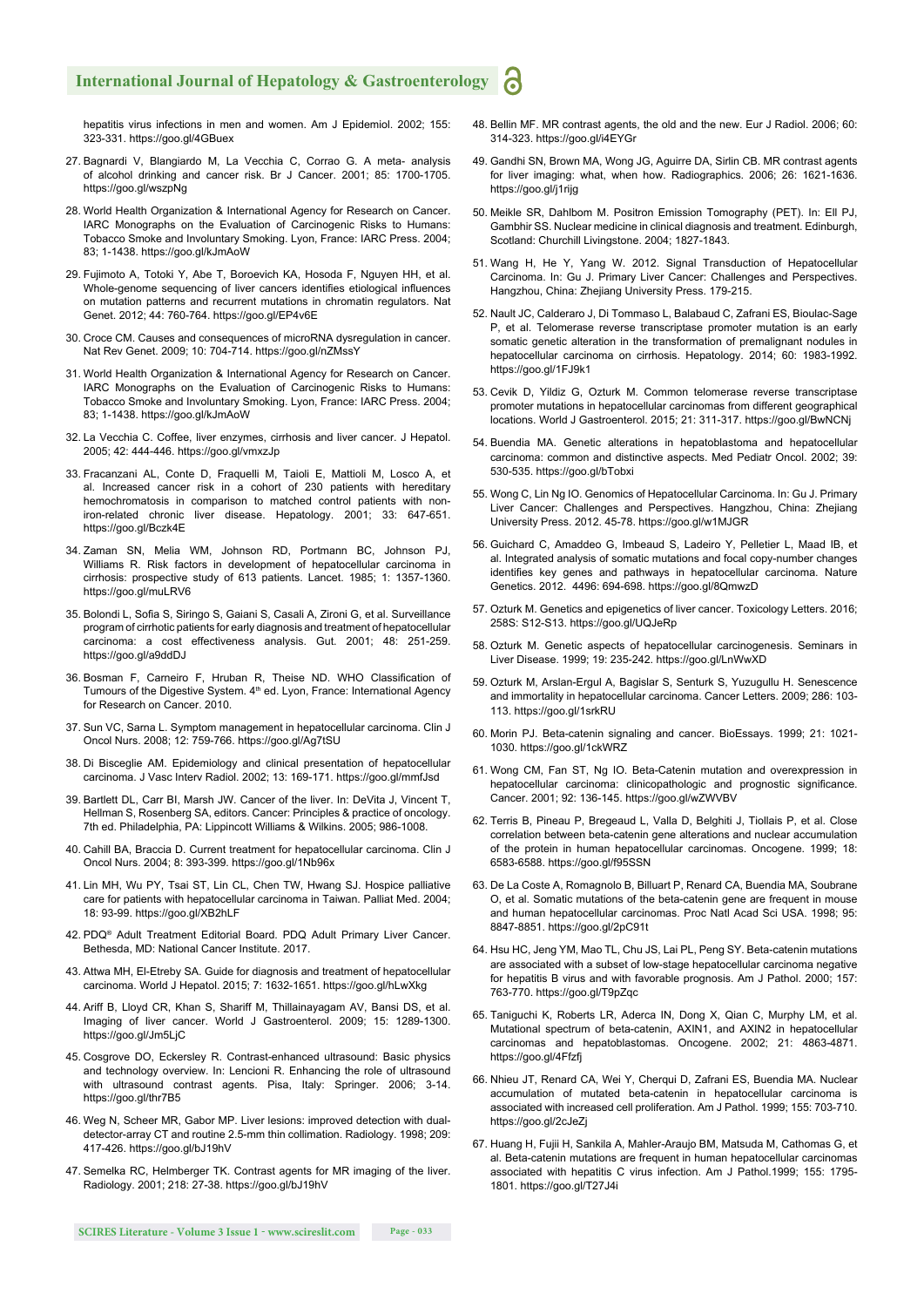- 68. Surget S, Khoury MP, Bourdon JC. Uncovering the role of p53 splice variants in human malignancy: a clinical perspective. Onco Targets Ther. 2013; 7: 57- 68. https://goo.gl/g421D5
- 69. Bressac B, Galvin KM, Liang TJ, Isselbacher KJ, Wands JR, Ozturk M. Abnormal structure and expression of p53 gene in human hepatocellular carcinoma. Proc Natl Acad Sci USA. 1990; 87: 1973-1977. https://goo.gl/7mDPAH
- 70. Higashitsuji H, Liu Y, Mayer RJ, Fujita J. The oncoprotein gankyrin negatively regulates both p53 and RB by enhancing proteasomal degradation. Cell Cycle. 2005; 4: 1335-1337. https://goo.gl/kHZYeK
- 71. Dumenco L, Oguey D, Wu J, Messier N, Fausto N. Introduction of a murine p53 mutation corresponding to human codon 249 into a murine hepatocyte cell line results in growth advantage, but not in transformation. Hepatology. 1995; 22: 1279-1288. https://goo.gl/7q3u5i
- 72. Ponchel F, Puisieux A, Tabone E, Michot JP, Froschl G, Morel AP, et al. Hepatocarcinoma-specific mutant p53-249ser induces mitotic activity but has no effect on transforming growth factor beta 1-mediated apoptosis. Cancer Research. 1994; 54: 2064-2068. https://goo.gl/4oHAzq
- 73. Teufel A, Staib F, Kanzler S, Weinmann A, Schulze-Bergkamen H, Galle PR. Genetics of hepatocellular carcinoma. World J Gastroenterol. 2007; 13: 2271- 2282. https://goo.gl/rHxEE4
- 74. Hsu IC, Metcalf RA, Sun T, Welsh JA, Wang NJ, Harris CC. Mutational hotspot in the p53 gene in human hepatocellular carcinomas. Nature. 1991; 350: 427-428. https://goo.gl/YeLt28
- 75. Di Tommaso L, Sangiovanni A, Borzio M, Park YN, Farinati F, Roncalli M. Advanced precancerous lesions in the liver. Best Pract Res Clin Gastroenterol. 2013; 27: 269-284. https://goo.gl/iSnWWo
- 76. Kojiro M, Nakashima O. Histopathologic evaluation of hepatocellular carcinoma with special reference to small early stage tumors. Semin Liver Dis. 1999; 19: 287-296. https://goo.gl/kH3ViX
- 77. Aziz MA, Kanazawa H, Murakami Y, Kimura F, Yamaguchi M, Kiyuna T, et al. Enhancing automatic classification of hepatocellular carcinoma images through image masking, tissue changes and trabecular features. J Pathol Inform. 2015; 6: 26. https://goo.gl/eY8UEX
- 78. Kummar S, Shafi NQ. Metastatic hepatocellular carcinoma. Clin Oncol (R Coll Radiol). 2003; 15: 288-294. https://goo.gl/eycdoq
- 79. Edmondson HA, Steiner PE. Primary carcinoma of the liver: a study of 100 cases among 48,900 necropsies. Cancer. 1954; 7: 462-503. https://goo.gl/RyyrzL
- 80. Tang Z. Metastasis of Hepatic Cancer. In: Gu J. Primary Liver Cancer: Challenges and Perspectives. Hangzhou, China: Zhejiang University Press. 2012. 367-398. https://goo.gl/i5KChS
- 81. Shibata T, Maetani Y, Ametani F, Itoh K, Konishi J. Percutaneous ethanol injection for treatment of adrenal metastasis from hepatocellular carcinoma. AJR Am J Roentgenol. 2000; 174: 333-335. https://goo.gl/7JhEhq
- 82. Hsieh MJ, Lu CH, Tsai NW, Lui CC, Chuang YC, Huang CR, et al. Prediction, clinical characteristics and prognosis of intracerebral hemorrhage in hepatocellular carcinoma patients with intracerebral metastasis. J Clin Neurosci. 2009; 16: 394-398. https://goo.gl/rrKtQq
- 83. Uchino K, Tateishi R, Shiina S, Kanda M, Masuzaki R, Kondo Y, et al. Hepatocellular carcinoma with extrahepatic metastasis: clinical features and prognostic factors. Cancer. 2011; 117: 4475-4483. https://goo.gl/SLmE8K
- 84. Okusaka T, Okada S, Ishii H, Nose H, Nagahama H, Nakasuka H, et al. Prognosis of hepatocellular carcinoma patients with extrahepatic metastases. Hepatogastroenterology. 1997; 44: 251-257. https://goo.gl/aM5aay
- 85. Chin A, Liang TS, Borislow AJ. Initial presentation of hepatocellular carcinoma as a mandibular mass: case report and review of the literature. Oral Surg Oral Med Oral Pathol Oral Radiol Endod. 1998; 86: 457-460. https://goo.gl/13Jbme
- 86. Doval DC, Rao CR, Acharya R, Reddy BK, Bapsy PP. Hepatocellular carcinoma metastatic to bones (case report with review of literature). Indian J Cancer. 1995; 32: 31-35. https://goo.gl/3mUxVC
- 87. Byrd RP, Roy TM, Korhage LG, Fields CL. Hepatocellular carcinoma presenting as a mediastinal mass. J Ky Med Assoc. 1994; 92: 260-262. https://goo.gl/t6jEhx
- 88. Noguchi H, Hirai K, Itano S, Ijuin H, Kajiwara M, Sakata K, et al. Small hepatocellular carcinoma with intravascular tumor growth into the right atrium. J Gastroenterol. 1994; 29: 41-46. https://goo.gl/W8oeyb
- 89. Marrero JA, Fontana RJ, Barrat A, Askari F, Conjeevaram HS, Su GL, et al. Prognosis of hepatocellular carcinoma: comparison of 7 staging systems in an American cohort. Hepatology. 2005; 41: 707-716. https://goo.gl/9s7sXu
- 90. Llovet JM, Bru C, Bruix J. Prognosis of hepatocellular carcinoma: the BCLC staging classification. Semin Liver Dis. 1999; 19: 329-338. https://goo.gl/P1GX52
- 91. Bruix J, Sherman M. Management of hepatocellular carcinoma: an update. Hepatology. 2011; 53: 1020-1022. https://goo.gl/UUg4PE
- 92. de Lope CR, Tremosini S, Forner A, Reig M, Bruix J. Management of HCC. Journal of Hepatology. 2012; 56: SS1: S75-S87. https://goo.gl/8e4akM
- 93. Liu CY, Chen KF, Chen PJ. Treatment of Liver Cancer. Cold Spring Harbor Perspectives in Medicine. 2015; 5: 1-16.
- 94. Llovet JM, Fuster J, Bruix J. Intention-to-treat analysis of surgical treatment for early hepatocellular carcinoma: resection versus transplantation. Hepatology. 1999; 30: 1434-1440. https://goo.gl/wbxfww
- 95. Chok KS, Ng KK, Poon RT, Lo CM, Fan ST. Impact of postoperative complications on long-term outcome of curative resection for hepatocellular carcinoma. Br J Surg. 2009; 96: 81-87. https://goo.gl/gXhKQM
- 96. Kianmanesh R, Regimbeau JM, Belghiti J. Selective approach to major hepatic resection for hepatocellular carcinoma in chronic liver disease. Surgical Oncology Clinics of North America. 2003; 12: 51-63. https://goo.gl/f7wZ2S
- 97. Poon RT, Fan ST, Lo CM, Wong J. Long-term survival and pattern of recurrence after resection of small hepatocellular carcinoma in patients with preserved liver function: implications for a strategy of salvage transplantation. Ann Surg. 2002; 235: 373-382. https://goo.gl/RDmTyx
- 98. Dhir M, Lyden ER, Smith LM, Are C. Comparison of outcomes of transplantation and resection in patients with early hepatocellular carcinoma: a meta-analysis. HPB (Oxford). 2012; 14: 635-645. https://goo.gl/BVMsn8
- 99. Hemming AW, Cattral MS, Reed AI, Van Der Werf WJ, Greig PD, Howard RJ. Liver transplantation for hepatocellular carcinoma. Annals of Surgery. 2001; 233: 652-659. https://goo.gl/benASF
- 100. Kubota K, Makuuchi M, Kusaka K, Kobayashi T, Miki K, Hasegawa K, et al. Measurement of liver volume and hepatic functional reserve as a guide to decision-making in resectional surgery for hepatic tumors. Hepatology. 1997; 26: 1176-1181. https://goo.gl/HzYkaW
- 101. Nathan H, Schulick RD, Choti MA, Pawlik TM. Predictors of survival after resection of early hepatocellular carcinoma. Ann Surg. 2009; 249: 799- 805. https://goo.gl/r6fgeD
- 102. Poon RT, Fan ST, Lo CM, Liu CL, Wong J. Long-term survival and pattern of recurrence after resection of small hepatocellular carcinoma in patients with preserved liver function: Implications for a strategy of salvage transplantation. Ann Surg. 2002; 235: 373-382. https://goo.gl/eAZxWL
- 103. Abdalla EK, Hicks ME, Vauthey JN. Portal vein embolization: Rationale, technique and future prospects Br J Surg. 2001; 88: 165-175. https://goo.gl/m5FVAi
- 104. Hemming AW, Cattral MS, Reed AI, Van Der Werf WJ, Greig PD, Howard RJ. Liver transplantation for hepatocellular carcinoma. Annals of Surgery. 2001; 233: 652-659. https://goo.gl/benASF
- 105. Furtado R, Crawford M, Sandroussi C. Systematic review and metaanalysis of adjuvant I (131) lipiodol after excision of hepatocellular carcinoma. Annals of Surgical Oncology. 2014; 21: 2700-2707. https://goo.gl/7d5S72
- 106. Xie F, Zhang X, Li H, Zheng T, Xu F, Shen R, et al. Adoptive immunotherapy in postoperative hepatocellular carcinoma: A systemic review. PLoS One. 2012; 7: 42879. https://goo.gl/URSrbC
- 107. Lencioni R, de Baere T, Burrel M, Caridi JG, Lammer J, Malagari K. et al. Transcatheter treatment of hepatocellular carcinoma with doxorubicinloaded DC Bead (DEBDOX): Technical recommendations. Cardiovasc Intervent Radiol. 2012; 35: 980-985. https://goo.gl/c8U14d
- 108. Liu L, Cao Y, Chen C, Zhang X, McNabola A, Wilkie D, et al. Sorafenib